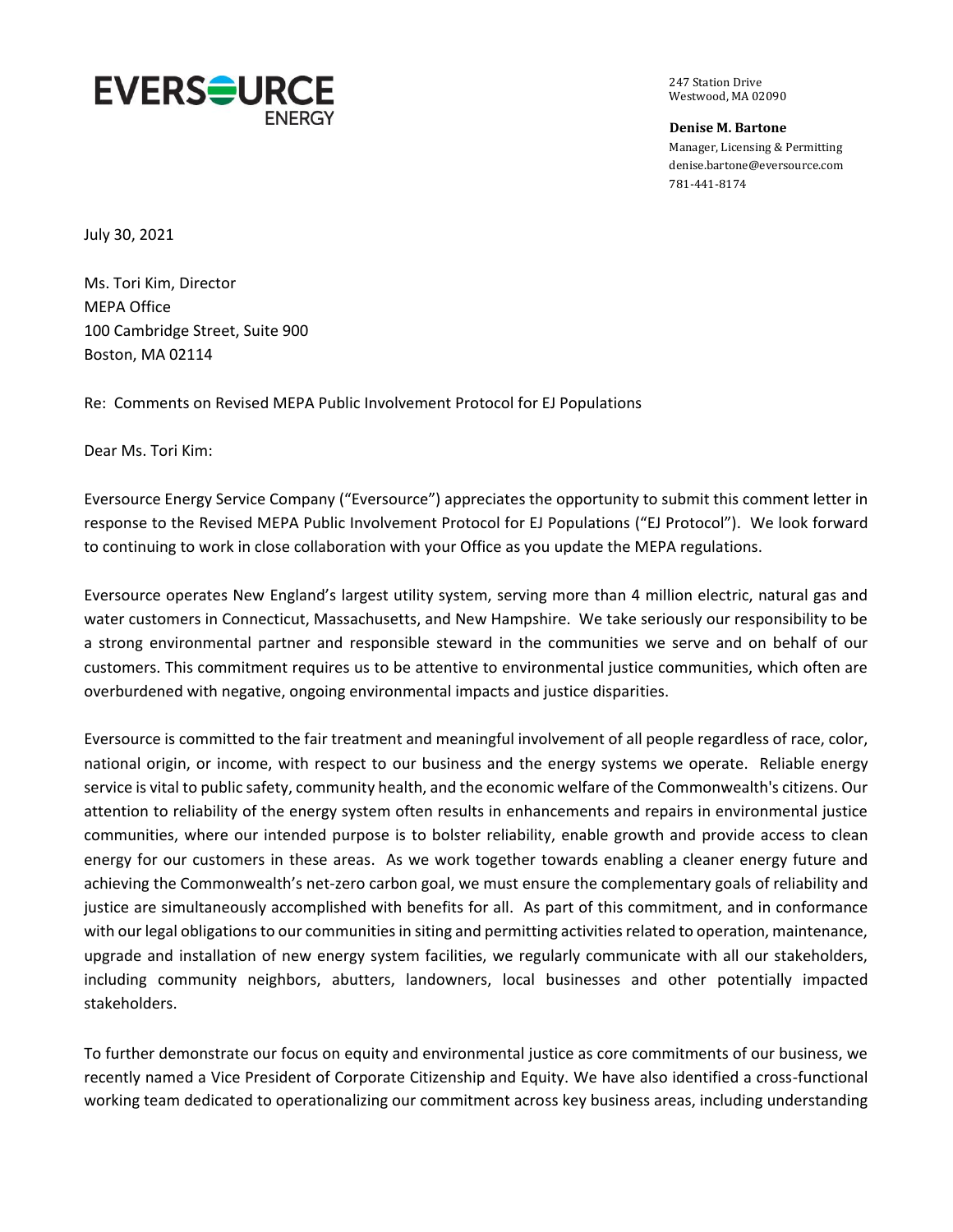where community impacts intersect with work needed to maintain a reliable energy system. This focus on equity and environmental justice will benefit all customers, especially those underserved communities.

Eversource supports the intent of the EJ Protocol to encourage public involvement and participation through expanded public outreach and access to language interpretation services. Eversource also supports MEPA's consideration of proposals for mitigation of environmental burdens borne by EJ communities as part of its regulatory review of applications from project proponents.

Eversource respectfully asks for the following clarifications on certain points to ensure its continued ability to comply both with new protocol objectives as well as the various state laws and MEPA regulations that apply to its projects:

- Bill S.9., "An Act Creating a Next Generation Roadmap for Massachusetts Climate Policy" (c.8 of the Acts of 2021) (the "Climate Act") defined the environmental justice communities in Massachusetts, and the MEPA Office has adopted a useful interactive EJ Map link in the draft Protocol. However, neither the map itself nor the protocol provide an inventory of the existing environmental burdens borne by such communities, nor a methodology by which proponents could make such a determination on their own as part of their project planning. We believe that any protocol from the MEPA Office should include a methodology for the agency to make determinations of existing EJ communities' environmental burdens and make such information public to inform project proponents of the burdens they should consider when determining incremental impacts to EJ communities, and to ensure proponents have the tools needed to propose mitigations to such existing and/or incremental additional impacts of their project.
- Please clarify how MEPA will factor positive benefits of projects (such as addressing critical neighborhood reliability needs and climate resiliency) into this protocol and decision making.
- The protocol states that *"the MEPA Office will presume that any project impacts will negatively affect EJ populations located within a 1-mile radius of the project, absent compelling information to the contrary".* Please clarify what constitutes a "negative affect" as well as "compelling information" sufficient to demonstrate there is not a negative impact. Without any guidance on what constitutes "compelling information" to disprove that there is a "negative affect", this presumption may be overly onerous on the proponents and may unnecessarily delay the MEPA process. As stated above, clarity on how positive benefits of a project play into this determination is needed.
- Please clarify the process indicated in the "*Public Involvement Requirements Prior to Filing ENF/EENF"* section*.* With the current language of a presumption of "negative affect" on EJ populations, coupled with a required advance 45-day LOI and all requisite enhanced public outreach, meetings, etc., a proponent does not have the ability to obtain concurrence from MEPA that an EJ population is not "reasonably likely to be affected negatively by the project," prior to filing an ENF/EENF. As a result the presumption, in order to be conservative and ensure no unintended noncompliance with the EJ Protocol, seems to assume that every proponent must err on the side of caution and always undertake the pre-filing requirements of the 45-day Letter of Intent notification, project summary distribution, public information meeting, etc. Please